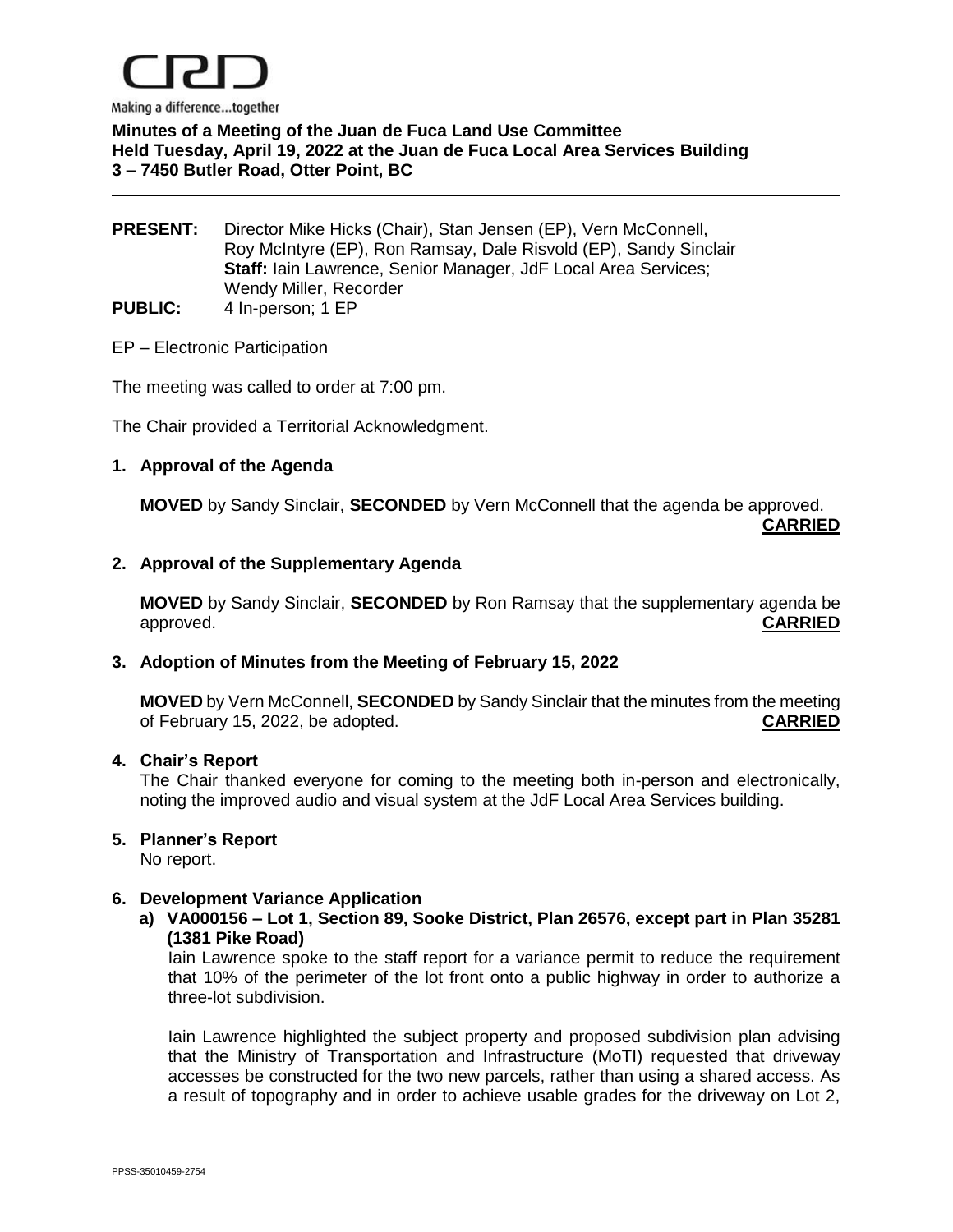the proposed subdivision plan configuration was altered resulting in a substantial reduction in the road frontage provided for proposed Lot 1.

Iain Lawrence confirmed that no comments were received in response to the notice of intent mailed to the owners and occupiers of land within 500 m of the subject property.

The Chair confirmed that the applicant was present.

Iain Lawrence responded to a question from the LUC advising that the *Local Government Act* (*LGA)* specifies a minimum frontage requirement and that a local government may exempt a parcel from that requirement, regardless of whether a land use bylaw provides a minimum frontage. Bylaw No. 2040 specifies a frontage requirement.

**MOVED** by Stan Jensen, **SECONDED** by Sandy Sinclair that the Juan de Fuca Land Use Committee recommends to the Capital Regional District Board:

That Development Variance Permit VA000156 for Lot 1, Section 89, Sooke District, Plan 26576, except part in Plan 35281 to vary the Juan de Fuca Land Use Bylaw, 1992, Bylaw No. 2040, Schedule A, Part 1, Section 3.10(4)(a) by reducing the minimum frontage requirement for proposed Lot 1 from 10% of the lot perimeter (34.3 m) to 3% of the lot perimeter (10.51 m) for the purpose of permitting a three-lot subdivision, be approved

**CARRIED**

### **7. Temporary Use Permit Application**

**a) TP000011 - Lot 4, Section 47, Otter District, Plan VIP52344 (7861 Tugwell Road)** Iain Lawrence spoke to the staff report for a new temporary use permit to allow for the continued operation of a microbrewery with new outdoor patio and expanded food service on land zoned Rural Residential 2 (RR-2).

Iain Lawrence reported that the temporary use permit and the liquor lounge endorsement and outdoor patio applications being considered this evening are both for 7861 Tugwell Road.

Iain Lawrence highlighted the subject property and site plan of the brewery, showing the licensed brewery and picnic area permitted by temporary use permit TP000009 as issued in 2018. The picnic area endorsement allows the operator to host up to 30 persons on the property for the purpose of consuming products outdoors. The owner has now applied for a new temporary use permit to allow for a food trailer and permanent patio for the expanded food service. Proposed temporary use permit TP000011 maintains a maximum of 30 persons on site at any one time.

Iain Lawrence confirmed that, to date, no complaints have been received from neighbouring residents regarding noise, odour or traffic related to the existing operation and that one submission of support was received in response to the notice of intent mailed to the owners and occupiers of land within 500 m of the subject property.

The Chair confirmed that the applicants were present.

The applicants stated:

- in addition to attracting tourists, the brewery is frequented by residents within a 5 km radius
- the site does not normally approach the 30 person maximum